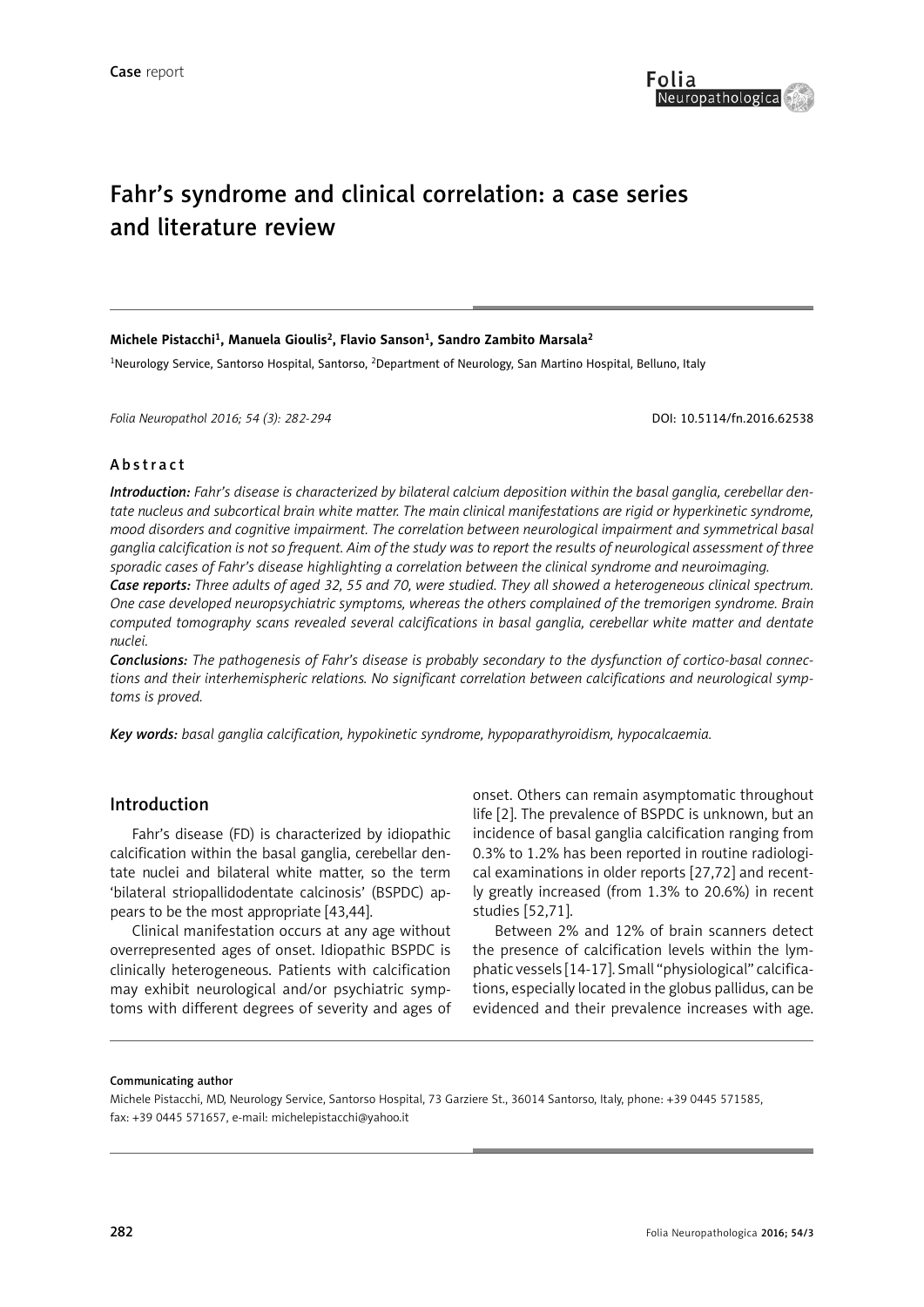When these findings are present in subjects younger than 40 years old, involving simultaneously the globus pallidus, putamen, cerebellar dentate nucleus and white matter (Pale-toothed grooved-calcinosis), they are considered to be pathological.

Normal serum levels of calcium and parathyroid hormone help to differentiate primary familial brain calcification from other disorders, such as hyperthyroidism or hypoparathyroidism.

The disease displays heterogeneity of symptoms, and some individuals with brain calcification can be asymptomatic [19,70]. Primary familial brain calcification is usually inherited in an autosomal dominant manner, and, thus far, mutations in three genes have been found to cause the disease: SLC20A2, PDGFB, and PDGFRB. SLC20A2 encodes for the sodium-dependent phosphate transporter 2 (PiT2). PDGFB and PDGFRB code for the platelet-derived growth factor beta (PDGFb) and its receptor, and the platelet-derived growth factor receptor beta (PDGFR-b), respectively [28,53,69].

The latest study identified in multiple families with PFBC mutations in XPR1, a gene encoding a retroviral receptor with phosphate export function. These mutations are implicating with phosphate homeostasis in PFBC [38].

In published studies, these three genes account for approximately 50% of cases [8,10,23,26,52,54, 73,74]. However, in most of these studies, only the SLC20A2 gene was examined, and only by Sanger sequencing. Comprehensive analyses of all the three genes are scarce as stated by a recent study [67].

One of known causes associated with basal ganglia calcinosis is hypoparathyroidism. Related causes can be infections, such as Epstein-Barr and human immunodeficiency [50], lupus erythematosus [57], perinatal hypoxia [58], radiation or chemotherapy [14], carbon monoxide poisoning and prolonged use of anticonvulsants [15].

The pathophysiological mechanism of calcium and other mineral deposits in extracellular and perivascular zones is still unknown. To date several hypotheses have been formulated, such as interruption of the local blood-brain barrier, altered metabolism within neuronal-glial calcium networks, changes in the extracellular matrix [6]. Calcium and other mineral deposits were found in the walls of capillaries, arterioles, and small veins and in perivascular spaces [23]. Neuronal degeneration and gliosis surrounding these accumulations have been reported [33].

Mucopolysaccharides, traces of aluminium, arsenic, cobalt, copper, molybdenum, iron, lead, manganese, magnesium, phosphorus, silver, and zinc are also present [23,42,51,64].

At the molecular level, calcification generally develops within the vessel wall and in the perivascular space, ultimately extending to the neuron.

Due to defective iron transport and free radical production, tissue damage occurs which leads to the initiation of calcification. It occurs secondarily around a Nidus composed of mucopolysaccharides and related substances. Progressive basal ganglia mineralization tends to compress the vessel lumen, thus initiating a cycle of impaired blood flow, neural tissue injury and mineral deposition. Basal ganglia concretions are recognized as basophilic globules tracking the vessels of arteries, veins and capillaries [59].

Electron microscopy also shows the evidence of a connection between spherical and hemispherical bodies formed in the adventitia of the blood vessel and surrounding glial cells while intima is usually preserved with deposits within the pericytes [30].

Mineral composition of the calcifications varies with the anatomical site and their proximity to vasculature calcifications. It may be due to the abnormal metabolism of calcium and phosphorus while some reports tend to contradict this finding [1,3,29].

In a review of 4219 computed tomography (CT) scans, it was deduced that most calcifications occur bilaterally and symmetrically while a few occur unilaterally and there was no abnormality in metabolism of calcium, denying the pathophysiologic significance of concurrent altered calcium metabolism [31]. Calcifications commonly occur in basal ganglia, thalamus, dentate nucleus, cerebral cortex, cerebellum subcortical white matter, and hippocampus [29,46].

It has been suggested that the hyperintense T2-weighted images in MRI sequences may reflect a slowly progressive metabolic or inflammatory process in the brain with consequent calcification, probably causing the neurologic deficits observed [2]. Single-photon emission computed tomography (SPECT) studies showed a marked blood flow decrease. The criteria for the diagnosis of bilateral striopallidodentate calcinosis (BSPDC) include [37,72] evidence for bilateral basal ganglia calcification; progressive neurological or neuropsychiatric manifestations; onset of symptomatology in the fourth or fifth decade of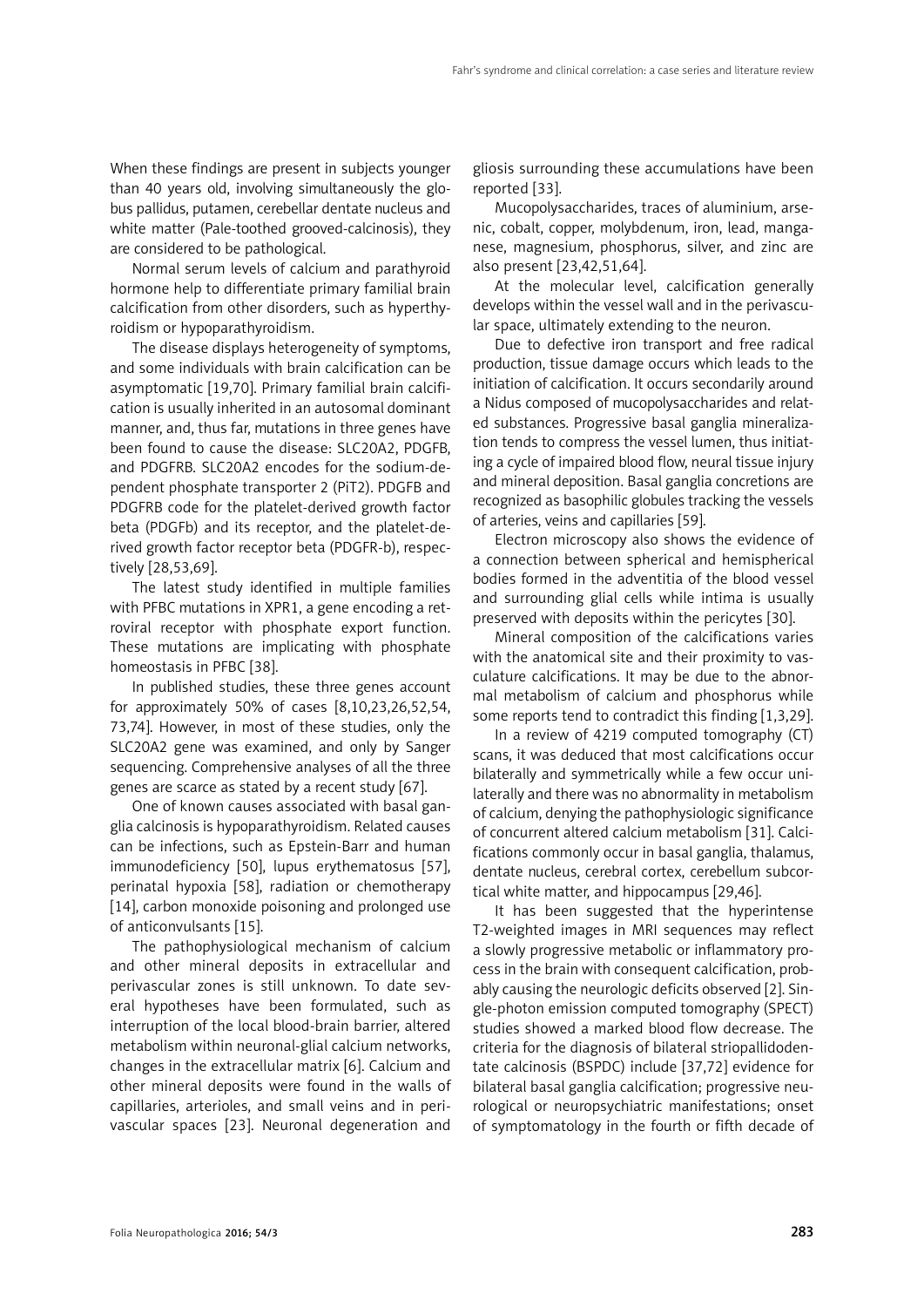life (earlier onset is also likely to occur). There are no biochemical abnormalities and clinical features suggesting the presence of mitochondrial, metabolic disease or other systemic disorders; calcifications are not due to infection, trauma, or toxic causes; moreover, autosomal dominant inheritance (chromosome 14q9) for basal ganglia calcification has been discovered [17] (Table I). Brodaty *et al*. [7] excluded such a locus in the absence of neurological, cognitive and psychiatric symptoms. Further, in hypothyroidism the locus is on 11p [24]; in pseudohypoparathyroidism it is on 20q [37]; in Down's syndrome it is on 21q [48], excluding the possibility that a single gene may be responsible for the calcium and other mineral deposits.

| Table I. Pathological conditions associated with |
|--------------------------------------------------|
| calcification of the basal ganglia               |

| Idiopathic hypoparathyroidism                   |
|-------------------------------------------------|
| Secondary hypoparathyroidism                    |
| Pseudohypoparathyroidism                        |
| Pseudo-pseudohypoparathyroidism                 |
| Hypothyroidism                                  |
| Neonatal anoxia                                 |
| Carbon monoxide poisoning                       |
| Lead poisoning                                  |
| Fahr's disease                                  |
| Basal ganglia calcification (idiopathic family) |
| Hastings-James syndrome                         |
| Cockayne syndrome                               |
| Hyalinosis skin                                 |
| Tuberous sclerosis                              |
| Parkinsonism                                    |
| Vascular diseases                               |
| Cerebral haemorrhage                            |
| Radiation therapy                               |
| Therapy with methotrexate                       |
| Cytomegalic inclusions disease                  |
| Encephalitis                                    |
| Toxoplasmosis                                   |
| Cysticercosis                                   |
|                                                 |

Bilateral striopallidodentate calcinosis is frequently suspected in normal aging [2,62]; nevertheless, in the literature there is no clear evidence for establishing when calcifications can be attributed to normal aging or to a pathological process. Considering clinical presentations of BSPDC (Table II) in the presence of family history, diagnosis can be proposed in the absence of one of the first 2 criteria. Whereas when family history is negative, meeting the first 5 criteria is sufficient for the diagnosis of BSPDC only if the calcifications are typical of BSPDC [36,46]. Calcifications are more commonly reported in the globus pallidus; additional reported sites

| Table II. Clinical presentations of Fahr's disease |  |  |
|----------------------------------------------------|--|--|
| as reported in the literature                      |  |  |

| Radiologic findings                                                          |
|------------------------------------------------------------------------------|
| Bilateral symmetrical calcifications of basal ganglia and<br>dentate nucleus |
| Thalamus, centrum semiovale, cerebellum, and cerebral<br>white matter        |
| Psychiatric symptoms                                                         |
| Cognitive deterioration: dementia, delirium, confusion                       |
| Psychotic symptoms: hallucinations, delusions                                |
| Catatonia                                                                    |
| Irritability                                                                 |
| Aggression                                                                   |
| Personality disorder and personality changes                                 |
| Mood disorders: depression, manic symptoms                                   |
| Anxiety, panic attacks, and obsessive behaviours                             |
| Others symptoms                                                              |
| Parkinsonism and movement disorders                                          |
| Seizures                                                                     |
| Headache                                                                     |
| Dysarthria                                                                   |
| Tremor                                                                       |
| Orthostatic hypotension                                                      |
| Vertigo                                                                      |
| Paresis                                                                      |
| Stroke                                                                       |
| Syncope                                                                      |
| Ataxia                                                                       |
|                                                                              |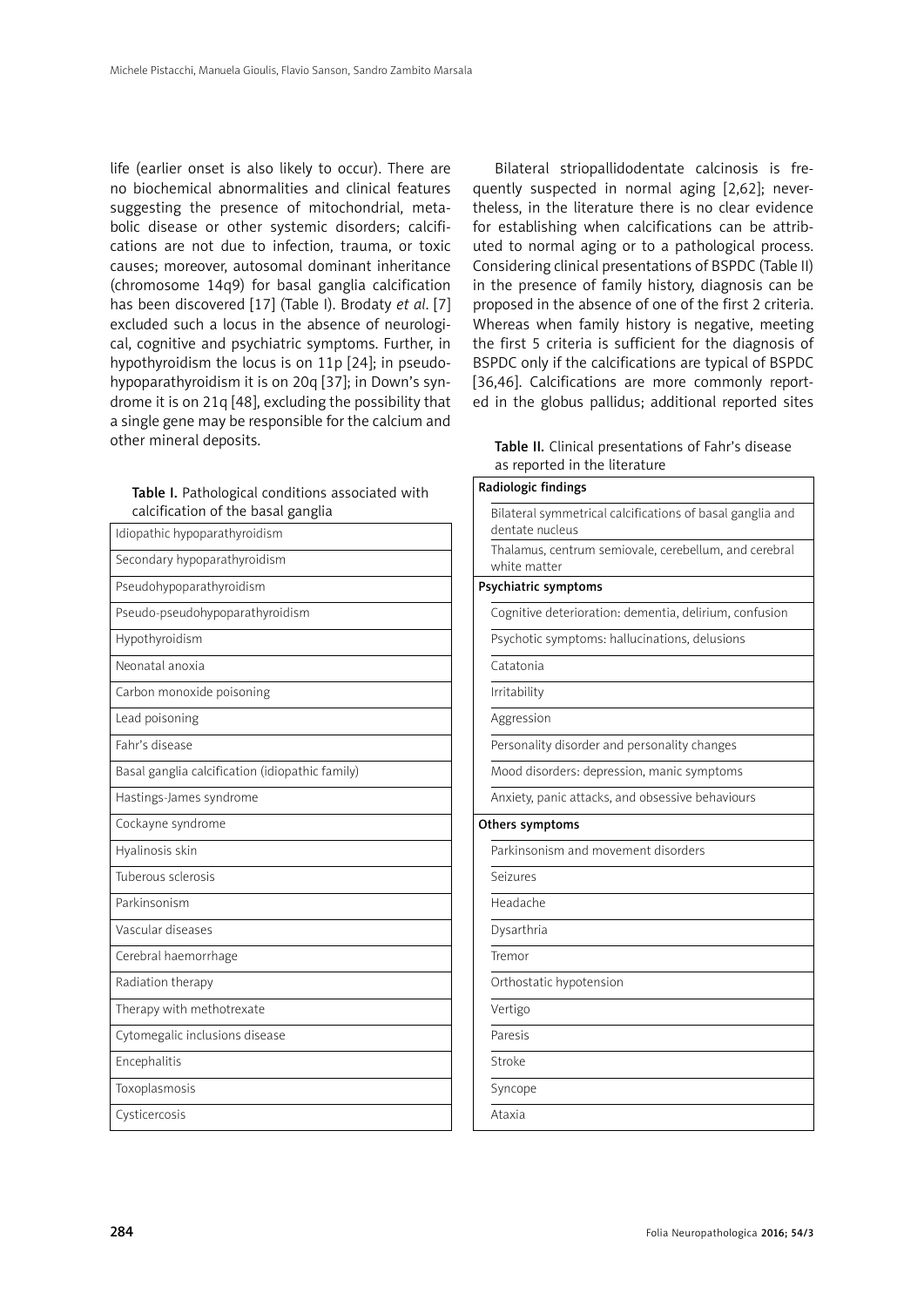include putamen, caudate nucleus, internal capsule, dentate nucleus, thalamus, cerebellum, and cerebral white matter [44]. Several cases were diagnosed incidentally [25,61,65,68,72] during routine assessment of psychiatric or somatic symptoms, which may suggest the possibility of underestimated diagnosis of BSPDC.

This study describes three heterogeneous sporadic cases of BSPDC in the absence of demonstrated familiarity. The quantity of calcifications is correlated with the symptomatic status, even though different clinical features are not solely justified by location and severity of calcifications. Thus, the correlation between neurological impairment and symmetrical basal ganglia calcification is not always the same. Brain CT aspects were similar, whereas the clinical neurological manifestations were different. Nowadays, a literature review shows evidence that there is no definite pathogenesis of basal ganglia calcifications.

Genetic tests described in clinical cases were obtained in specialized centres for genetic research on rare diseases.

# Clinical cases

## Case 1

A 55-year-old man presented with a five-year progressive cognitive decline including dysexecutive syndrome, apathy, along with severe disturbance of reasoning, calculation and sequential tasks.

Moreover, memory loss and depressive mood were expressed without any other psychiatric disorders, such as delusions or hallucinations. Finally, he was unable to perform daily life activities, with decreased verbal fluency, apathy and inability to make decisions. His family history was positive for mood and cognitive impairment; however, brain CT scan did not prove calcifications. Neurological examination disclosed extrapyramidal features with postural tremor and orofacial dyskinesia at lips and tongue.

Mini Mental State Examination (MMSE) score was 23/30 (Italian version); neuropsychological tests showed immediate and recent memory deficits, particularly in remote memory. Despite hospitalisation in psychiatry ward, he continued to wander, interaction was absent, he demonstrated poor self-care and disorganised behaviour (e.g. handling the faeces). Nevertheless, the patient was spatiotemporally

oriented and was able to recognise people. He was consistent in his verbal responses with rapid and unclear speech (dysarthric speech) and sometimes words could not be understood. Routine blood tests disclosed normal ionic calcium levels (1.12 mmol/l) including calcium, phosphorus, thyroid hormones and parathormone. Serologic tests for syphilis and HIV were negative. He was treated with carbolithium (600 mg/day) and selective serotonin reuptake inhibitor (SSRI). Brain CT showed extensive bilateral calcifications in the dentate nuclei of the cerebellum, basal ganglia and centrum semiovale (Fig. 1). Brain magnetic resonance imaging confirmed multiple small patchy hypersignals in the same areas (Fig. 2). Molecular diagnosis was made by sequencing of the entire coding region of SLC20A2, PDGFRB, and PDGFB and copy number analysis of SLC20A2 giving normal findings. Bilateral striopallidodentate calcinosis was therefore possible based on clinical features and neuroimaging (bilateral basal ganglia calcification, dysarthria and neuropsychiatric symptoms). The patient showed partial improvement in behavioural symptoms with Carbolithium discontinuation; hence quetiapine (25 mg/day) was added. Symptomatology ameliorated within the 60 following days, specifically with the reduction of orofacial dyskinesia at lips and tongue. Despite partial initial benefits, he showed progression of the disease with a severe depressive syndrome.

# Case 2

A 70-year-old woman with a previous history of bronchial asthma and hypertension with neurological symptoms occurring for 20 years, showed mild tremor in the upper limbs. Hypothyroidism was disclosed; T3 and T4 results were always normal. During the following 10-15 years tremor increased progressively up to involving the chin and the voice.

Two years later, memory loss and depressive mood were demonstrated. Mini Mental State Examination (MMSE) score was 23/30 (Italian version); other neuropsychological tests showed deficit in attentional capacity, in spatiotemporal orientation and praxis functions. Complete haematochemical examinations, including thyroid and parathyroid hormones, phosphorus/calcium, liver function tests, complete blood count, along with sedimentation, were normal even when frequently repeated over years. Electroencephalogram (EEG) was unremarkable. Brain CT scan highlighted the symmetrical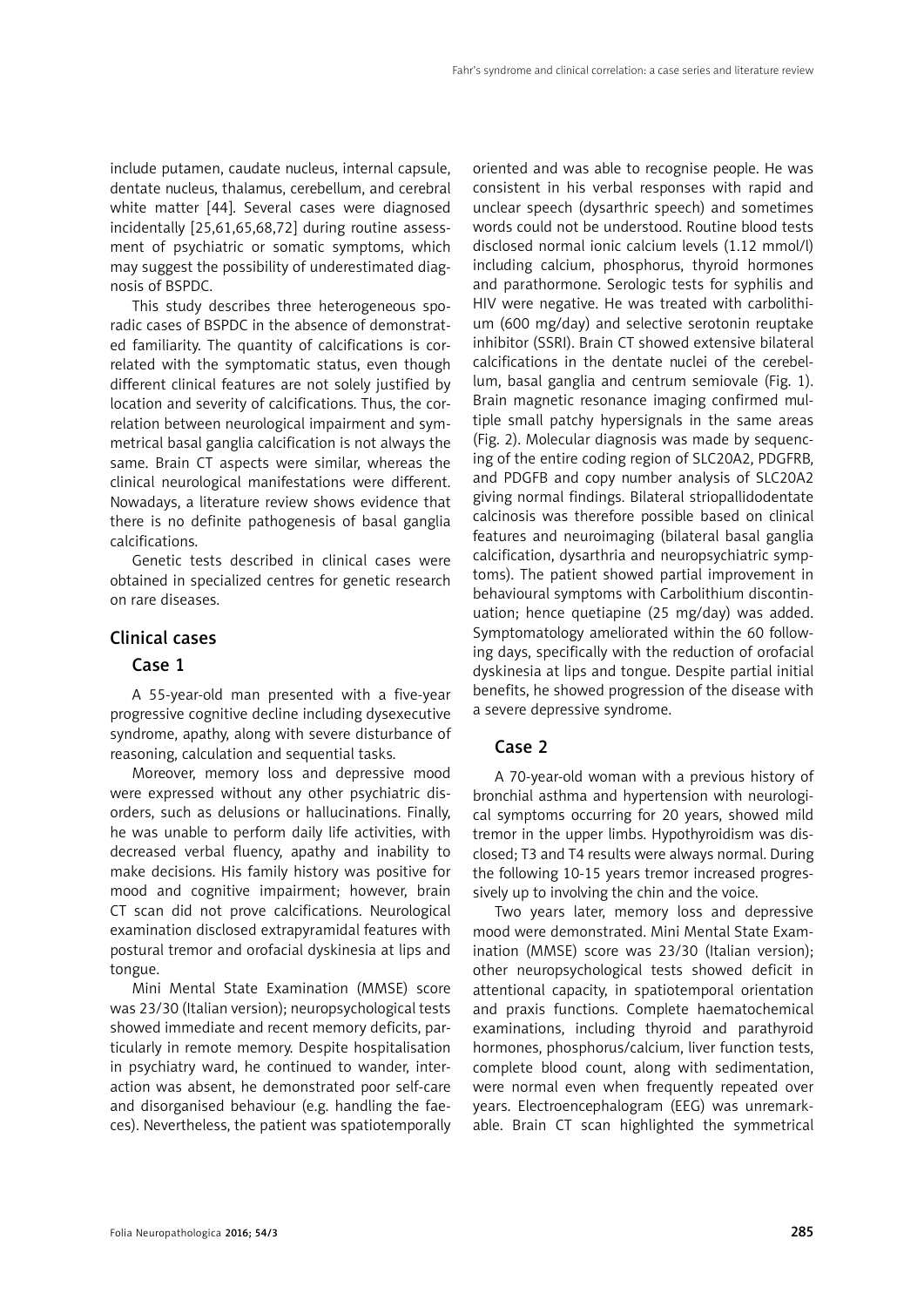

Fig. 1. Computed tomography (CT) findings in patient 1: brain CT shows brain calcification in dentate nuclei of the cerebellum (A), basal ganglia, thalamus and cortical (B-D).

distribution of mineral deposits in the lenticular nuclei, medial thalamic paraventricular nuclei and in the white matter (Fig. 3). The patient's overall clinical features alongside instrumental examinations allowed to make a diagnosis of BSPDC. After obtaining informed consent, diagnostic genetic testing was performed by sequencing of SLC20A2, PDGFRB, and PDGFB with normal findings. Levodopa was administered but the patient did not tolerate it; beta-blockers could not be used because of bronchial asthma. Within 60 days of alprazolam introduction (3 mg/day), the patient showed partial improvement in behavioural symptoms and essential tremor went into remission.

Regular follow-up during the next three years disclosed tremor recurrence with exclusive involvement of the chin.

# Case 3

A 32-year-old man complained of progressive mild tremor at hands in the previous year.

His personal history was positive for Hashimoto thyroiditis. Neurological examination showed only mild rest and action tremor without further signs of extrapyramidal features. Neither dismetry nor any other cerebellar signs were present. General examinations were normal. The patient's relatives were examined and no abnormalities were detected. The thyroid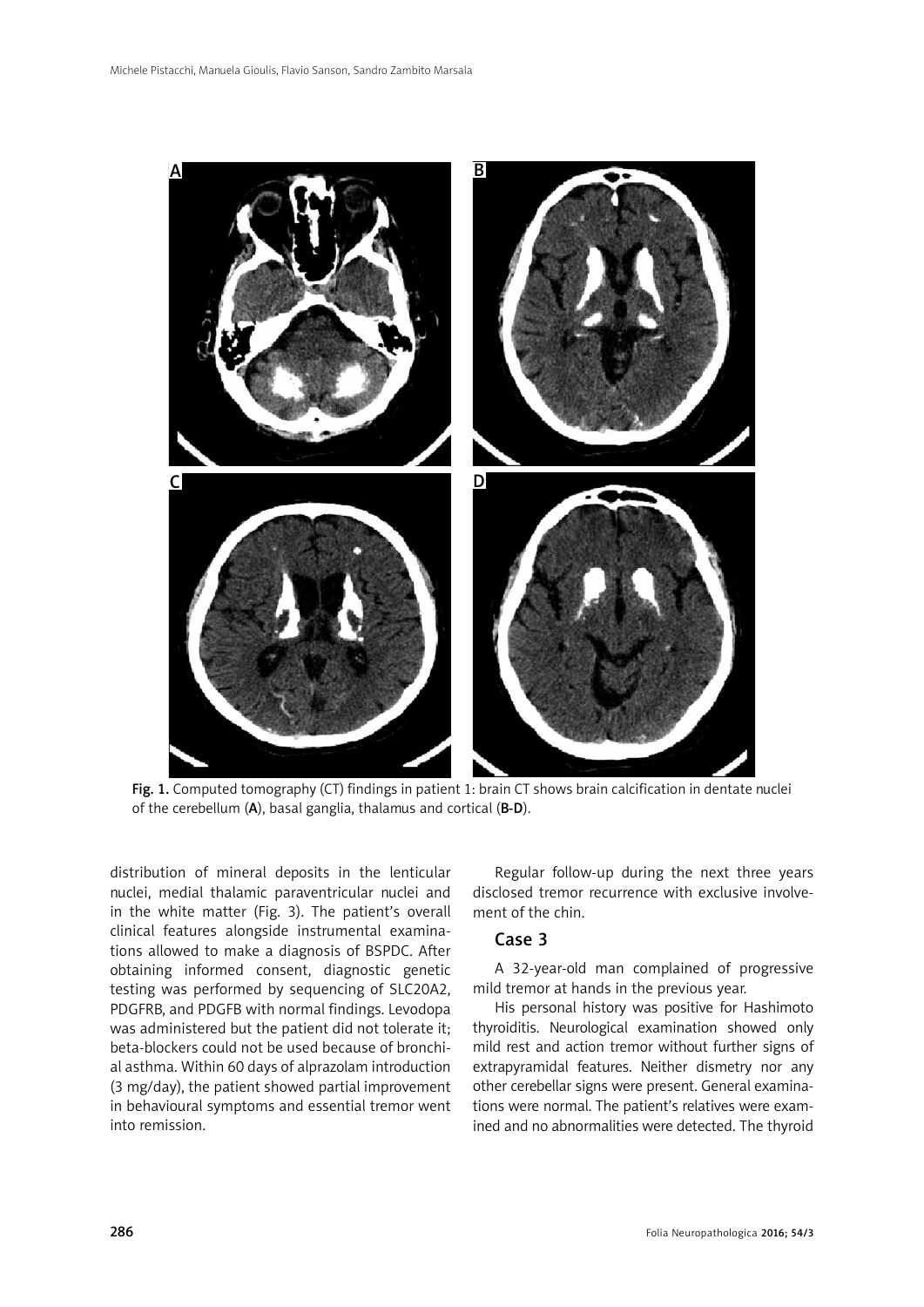

Fig. 2. Magnetic resonance imaging (MRI) findings in patient 1: (A, D) T1 and (B) T2-weighted image, (C) diffusion weighted imaging (DWI) and (E) apparent diffusion coefficient (ADC) map, (F) fluid-attenuated inversion-recovery (FLAIR) image. Calcified areas show high- or low-intensity signals on MRI T1-weighted images. On T2-weighted image calcification is depicted as low-intensity signals. Multiple small patchy hypersignals on FLAIR sequence. Dark spots are noted on both the DWI and the corresponding ADC map.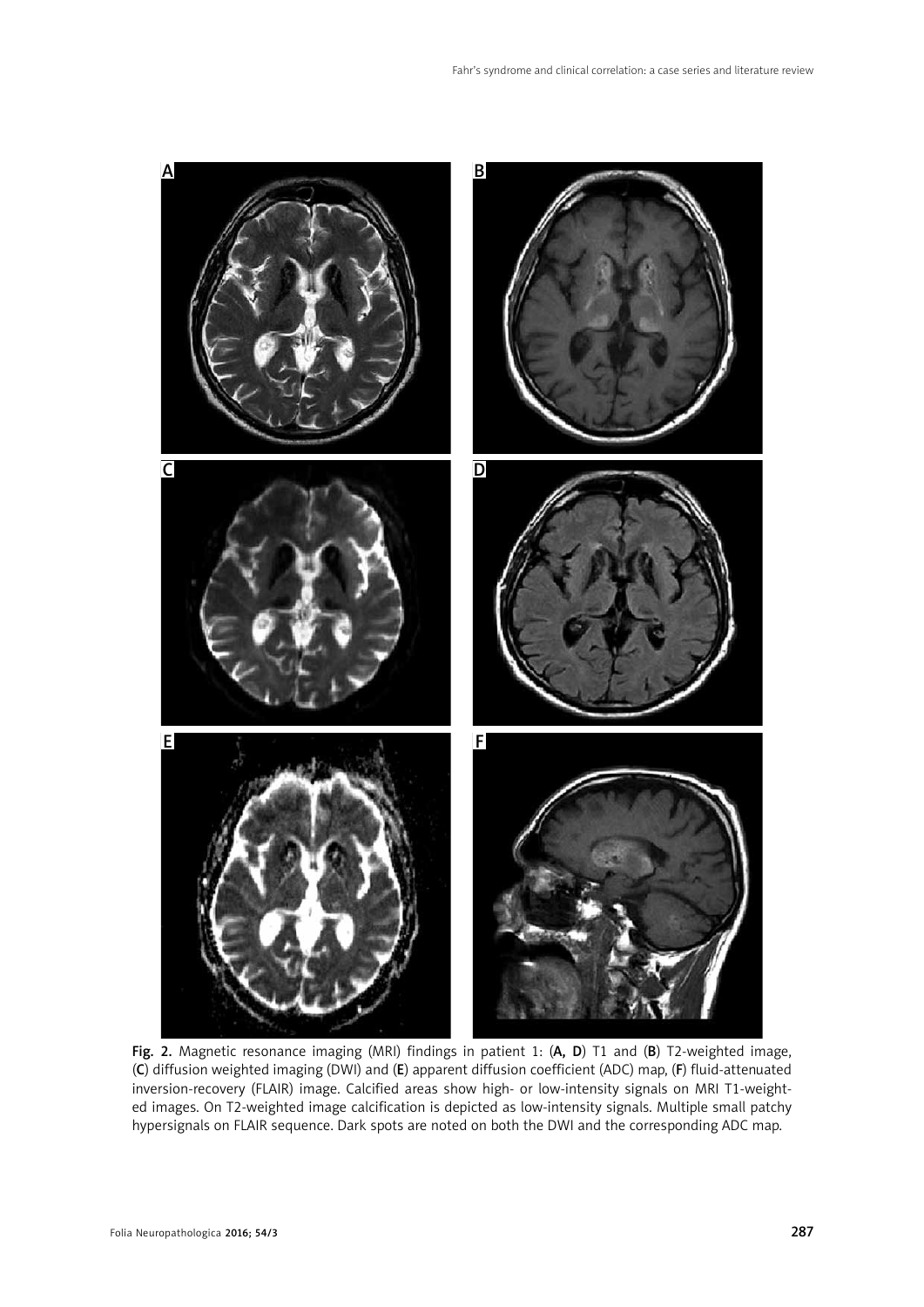

Fig. 3. Computed tomography (CT) and magnetic resonance imaging (MRI) findings in patient 2: brain CT shows a striking high density area in the basal ganglia (A, B); MRI calcified areas show hypersignals on FLAIR sequence (C), high- or low-intensity signals on MRI T1-weighted images (D, E) and dark spots are noted on diffusion weighted imaging (DWI) (F).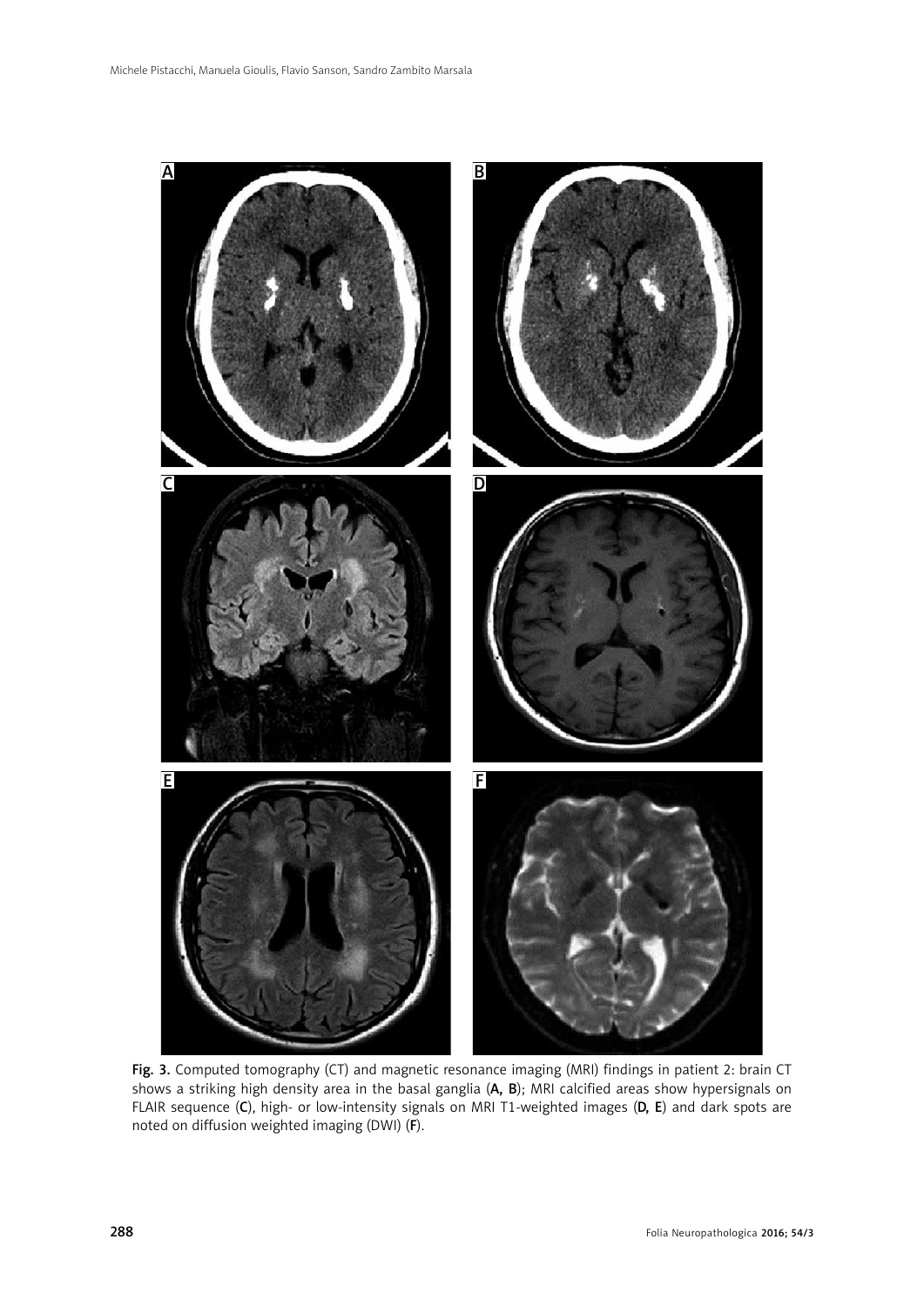test, parathyroid hormone, phosphorus/calcium, liver function tests, complete blood count, sedimentation and ionic calcium level were normal. Serologic tests for syphilis and HIV were negative. Cerebrospinal fluid (CSF) analysis was normal. Mini Mental State Examination (MMSE) score was 30/30 (Italian version); other neuropsychological tests were normal. Brain CT scan showed extensive bilateral calcifications in the dentate nuclei of the cerebellum, basal ganglia and bilateral white matter. Magnetic resonance imaging confirmed severe hypointense focal areas with a maximum diameter of about 10 x 7 mm in capsular and peritrigonal areas (Fig. 4). No therapy was administered because of slight symptomatology.

After informed consent to diagnostic genetic testing was obtained, sequencing of SLC20A2, PDG-FRB, and PDGFB was performed giving normal findings.

2-year or regular follow-up disclosed no sign of disease progression.

# **Discussion**

Bilateral striopallidodentate calcinosis is mostly associated with a disorder of calcium and phosphate metabolism, especially hypoparathyroidism (HPT) [2,20,55,60]; however, different aetiology must be considered, including infectious, metabolic, and genetic diseases [65].

Our clinical series did not reveal abnormalities in calcium, phosphate, parathyroid levels and other dysmetabolism responsible or calcium deposition.

Furthermore, there was no family history of the disease in all of the three cases reported.

Genetic analysis for SLC20A2, PDGFRB, and PDG-FB genes detected no mutations.

Recent reports have highlighted novel hypothesis regarding the possible causes and etiopathological processes of PFBC [21]. In particular, mutations in 3 different genes have been identified as causative agents of PFBC. First, SLC20A2 (OMIM158378) was described in February 2012 as coding for type III sodium-dependent inorganic phosphate (Pi) transporter 2 (PiT-2). The second reported gene, PDG-FRB (OMIM173410), was described in January 2013 as encoding 1 of 2 receptors for platelet-derived growth factor. The gene encoding its major ligand, PDGFB (OMIM190040), was the third gene identified in September 2013 [28]. The different mutations in all the 3 genes share loss of function as the proba-

ble cause of pathology. Mutations in the SLC20A2 gene lead to accumulation of Pi and subsequently to calcium phosphate deposition. Mutations in PDGFB and PDGFRB also result in calcification through indirect processes. Although the receptor and its ligand are also expressed in neurons, data from selective knockout studies indicate impaired recruitment of pericytes to endothelial cells, resulting in a dysfunctional blood-brain barrier and thereby contributing to brain calcification.

Disease progression is heterogeneous even within the same family. The prevalence of extrapyramidal disorders (parkinsonism, dystonia, dyskinesia) and cerebellar signs (ataxia and dysarthria) is reported; neuropsychiatric symptoms, including schizo-morphous psychosis [9], changes of personality [34], lability of mood and compulsive [18,35,40] obsessive disturbance, were evidenced. Nevertheless a progressive subcortical cognitive impairment could occur.

In a study combining 38 cases recruited through a registry and 61 cases reported in the literature, movement disorders were found as the most common manifestations of BSPDC accounting for 55% of symptomatic patients. The most common movement disorders were parkinsonism (57% of cases), chorea (19%), tremor (8%), dystonia (8%), athetosis (5%) and orofacial dyskinesia (3%).

Measurements of the total volume of calcification suggest a significantly larger amount of calcification in symptomatic patients compared with asymptomatic patients [46].

Neuropsychiatric symptoms can be either the first or the most prominent manifestation ranging from mild concentration or memory impairment, personality and behaviour changes, to psychosis and dementia. About 40% of patients with basal ganglia calcification (BGC) may initially present psychiatric features [5], such as psychotic syndrome and mood changes, but even cognitive disorders are common [13]. Paranoid and psychotic features often begin in patients aged between 20 and 40 [19]. In FD two patterns of psychotic presentation are described: early onset (mean age 30.7 years) with minimal movement disorder and late onset (mean age 49.4 years) associated with dementia and movement disorders [12]. Nevertheless, all the symptoms may vary during the course of disease. Calcification extension and subarachnoid space dilatation correlate with the presence of psychiatric manifestations [41]. Other clinical findings in patients with BSPDC are cranio-cerebral trauma,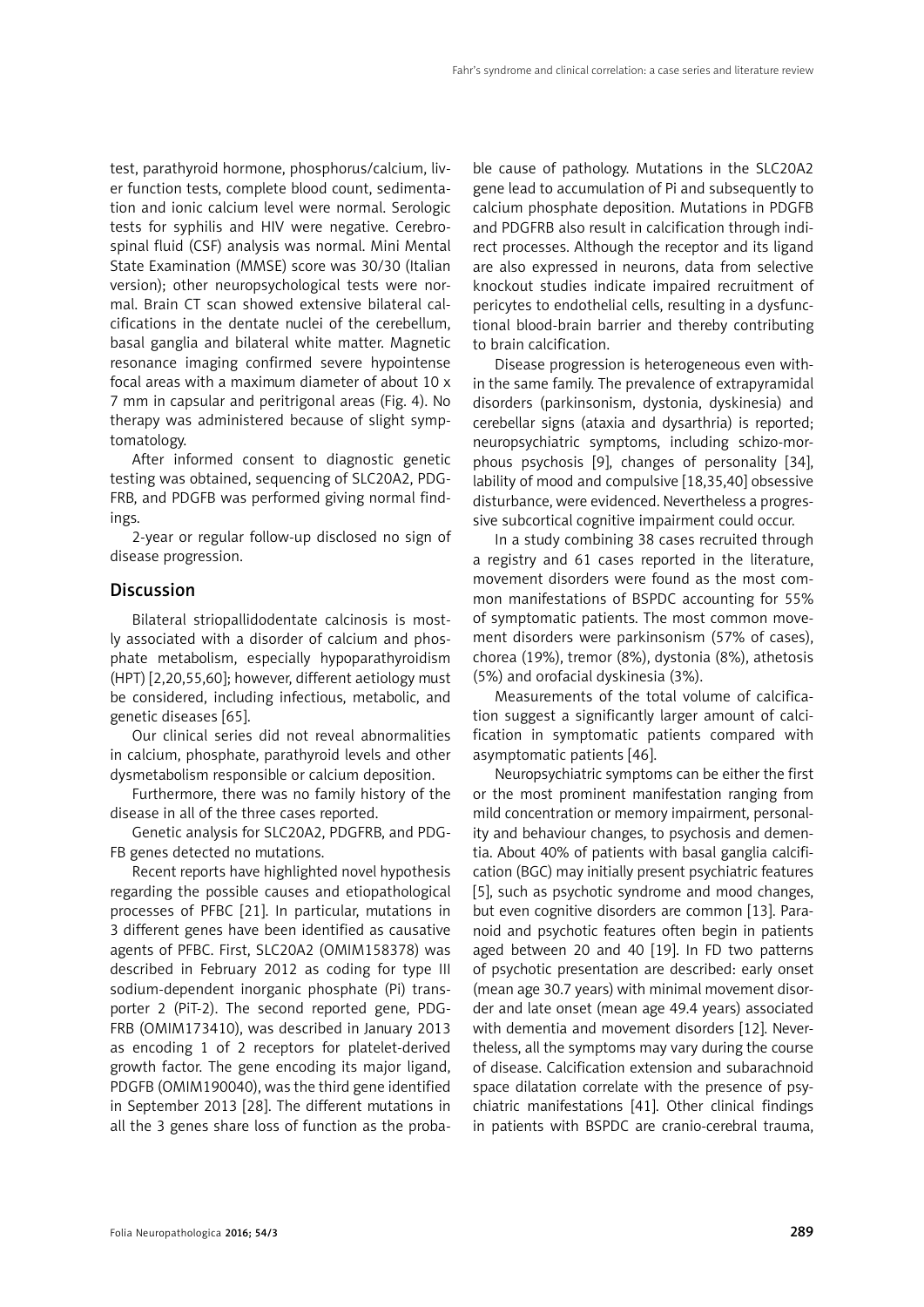

Fig. 4. Computed tomography (CT) and magnetic resonance imaging (MRI) findings in patient 3: an axial view shows a marked high density area in the basal ganglia and dentate nuclei of the cerebellum (A-C); MRI calcified areas show hypersignals on FLAIR sequence (C), high- or low-intensity signals on MRI T1-weighted images (D) and dark spots are noted on diffusion weighted imaging (DWI) (E) and the corresponding ADC map (F).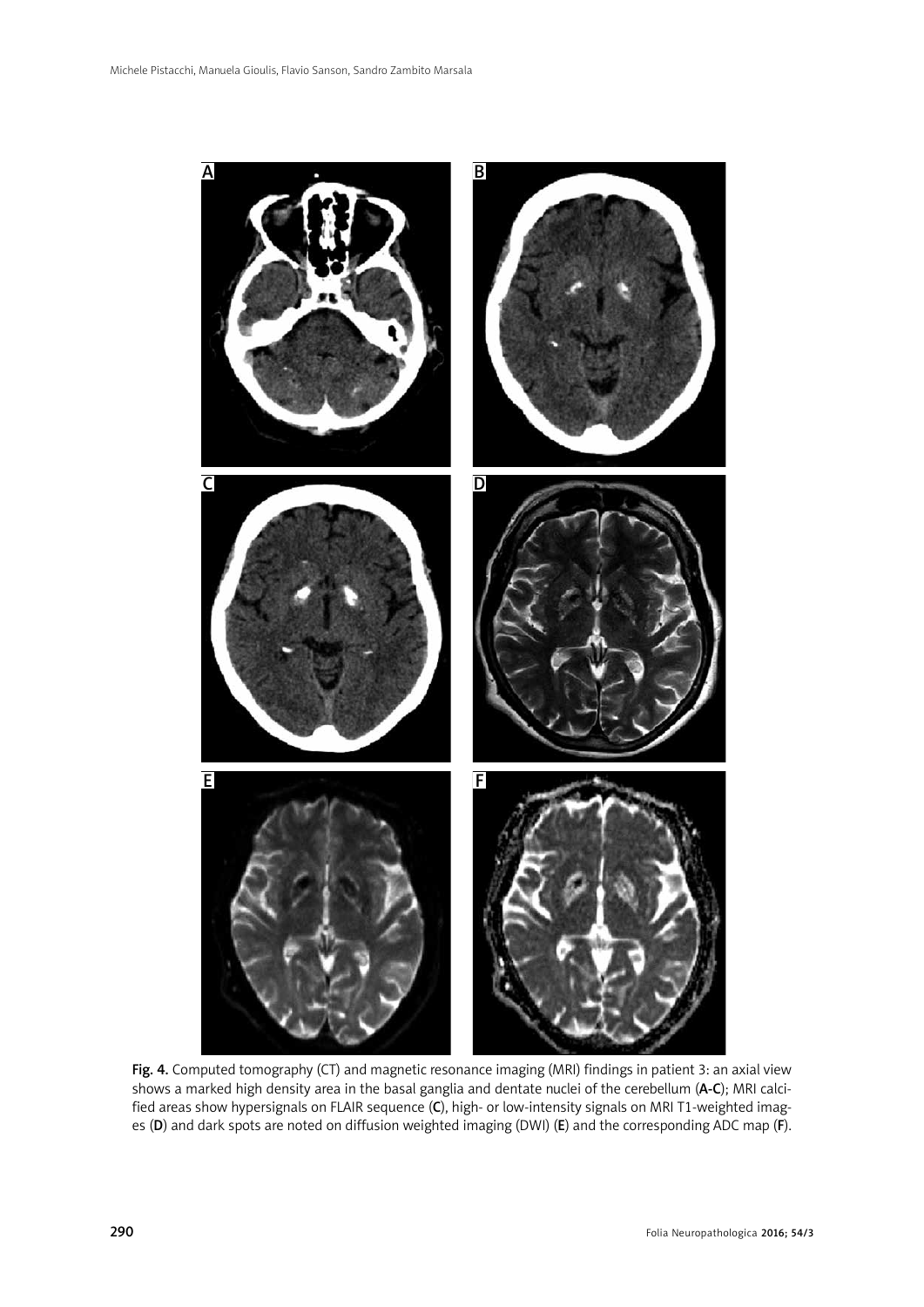stroke, meningitis, encephalitis, brain tumours, cerebral aneurysm, arteriovenous malformation, subdural hematoma, and mastoiditis [36]. Cases presenting with BSPDC and disturbed calcium metabolism were associated with idiopathic hypoparathyroidism, hyperparathyroidism, pseudo-hypoparathyroidism, and postoperative hypoparathyroidism. Patients having parathyroid hormone deficiencies due to thyroidectomy showed more severe mental deterioration [41]. In the three cases reported in our study, the beginning of symptomatology was different and characterised by tremor, psychiatric disorders or movement disorders. The patient with a higher quantity of calcium in TC (case 2) showed onset with predominant psychiatric symptoms, whereas the cases with less (case 2) or earlier (case 3) calcium deposition had prevailing tremor without parkinsonism signs. Besides, aetiology of calcium deposition remains mostly undetermined and no metabolic causes came up in the cases observed.

The exact pathological process responsible for the calcification of brain structures is still poorly understood; it could be secondary to a progressive metabolic or inflammatory process, which subsequently causes the neurological impairments observed [2]. Neuroradiological findings are also different in CT and MRI. The areas involved were basal ganglia, dentate nuclei of cerebellum, medial thalamic paraventricular nuclei, white matter and no correlations were found with clinical manifestations.

These data were confirmed by the literature, especially the non-specificity of lesions for localisation, extension and correlated symptoms.

Moreover, our patients were examined in regular follow-ups and all of them had no progression of symptomatology since the beginning of disease.

It is still unknown why the basal ganglia are the most vulnerable site for calcium deposition, but even in other conditions they are a favourite target, like bilirubin in kernicterus or 1-methyl-4-phenyl, 1,2,3,6-tetrahydropyridine (MPTP) and carbon monoxide causing parkinsonism.

Although correction of dysmetabolic causes, such as hypoparathyroidism or mitochondrial encephalopathy, can improve neuropsychiatric syndrome, there are no specific treatments at the moment that may limit the progression of calcification in the basal ganglia. A report of amelioration using Ca-chelators with antioxidant and Ca-antagonist has still to be confirmed [11]. Currently there is no cure for BSPDC nor is there a standard treatment. The available therapy is only symptomatic and corrections of known aetiology are admitted.

The prognosis is variable and unpredictable. There is no reliable correlation between age, extent of calcium deposits in the brain and neurological deficit. Progressive neurological deterioration generally results in disability and death.

Reduced 25-OH vitamin  $D_3$  with normal levels of 1.25(OH)<sub>2</sub> vitamin D<sub>3</sub>, suggest an inborn error of vitamin D metabolism [47]. Further evaluation of this finding is needed so as to provide a therapeutic solution.

The treatment of BSPDC is directed to the identifiable causes [49]. Especially in HPT, an early treatment can prevent calcification and neurophysiological disorders [20,55,56].

Studies show that psychoses in BSPDC have variable and sometimes null responses to treatment [32].

The treatment targets include symptomatic support. The response to levodopa in those patients with parkinsonian features is reportedly poor. Atypical antipsychotics are preferred for psychiatric symptoms because of the coexistence of the extra pyramidal syndrome in this group of patients.

Treatment of underlying aetiology such as hypoparathyroidism has led to neuropsychiatric improvement, but there are no specific treatments limiting the progression of calcification in the basal ganglia in BSPDC, except a theoretically unconfirmed report of Ca-chelators plus antioxidant and Ca-antagonist benefits [11]. Metal binding proteins and metal-chelating agents (like ammonium tetrathiomolybdate, which is a Cu-chelating agent) have been theoretically suggested as one of the treatment options [22].

# Acknowledgements

The authors would like to thank the Santorso Hospital (Santorso, Italy).

#### **Disclosure**

Authors report no conflict of interest.

#### References

1. Asokan AG, D'Souza S, Jeganathan J, Pai S. Fahr's Syndrome – An Interesting Case Presentation. J Clin Diagn Res 2013; 7: 532-533.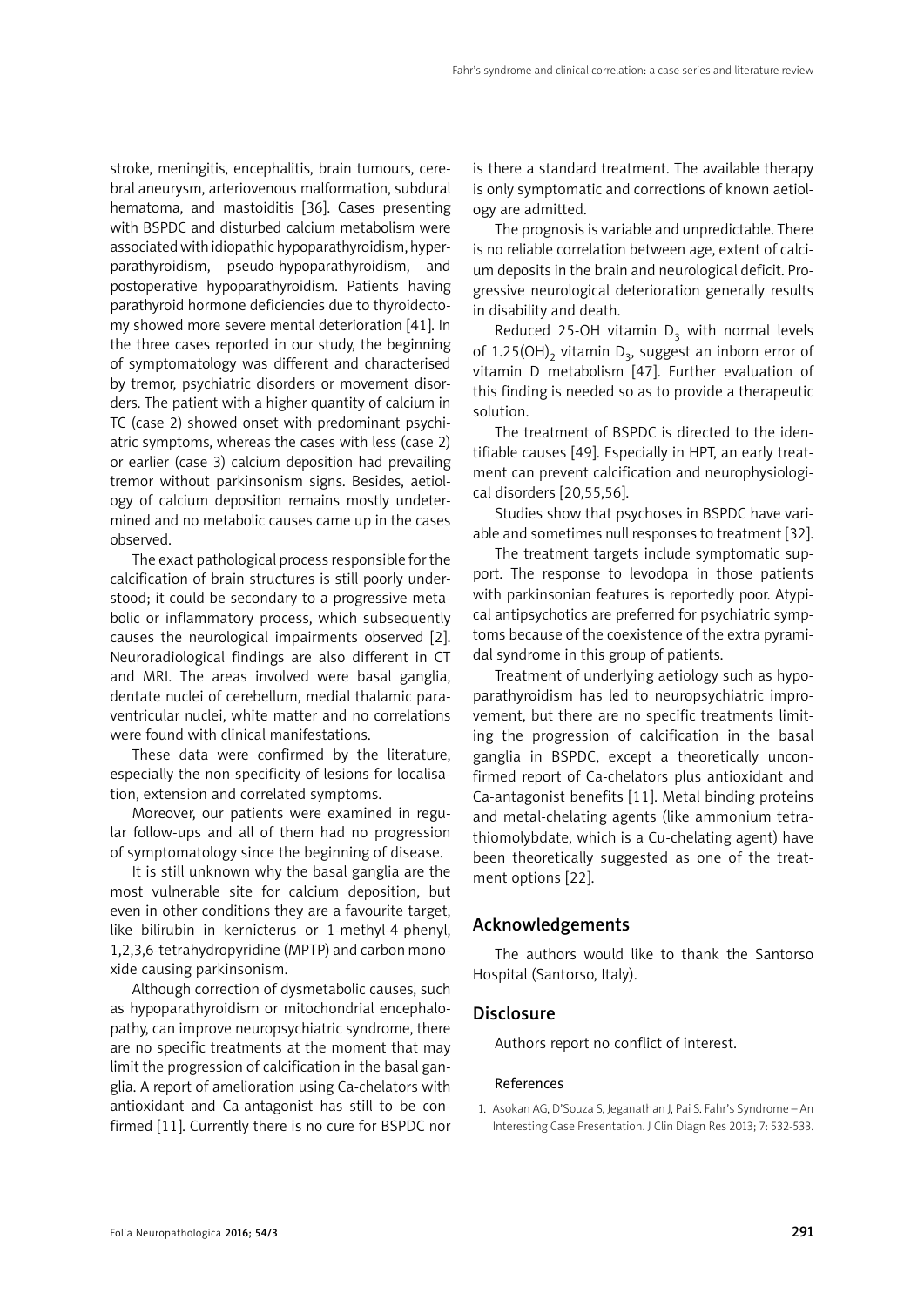- 2. Avrahami E, Cohn DF, Feibel M, Tadmor R. MRI demonstration and CT correlation of the brain in patients with idiopathic intracerebral calcification. J Neurol 1994; 241: 381-384.
- 3. Baba Y, Broderick DF, Uitti RJ, Hutton ML, Wszolek ZK. Heredofamilial brain calcinosis syndrome. Mayo Clin Proc 2005; 80: 641-651.
- 4. Baker M, Strongosky AJ, Sanchez-Contreras MY, Yang S, Ferguson W, Calne DB, Calne S, Stoessl AJ, Allanson JE, Broderick DF, Hutton ML, Dickson DW, Ross OA, Wszolek ZK, Rademarkes R. SLC20A2 and THAP1 deletion in familial basal ganglia calcification with dystonia. Neurogenetics 2013; 15: 23-30.
- 5. Benke T, Karner E, Seppi K, Delazer M, Marksteiner J, Donnemiller E. Subacute dementia and imaging correlates in a case of Fahr's disease. J Neurol Neurosurg Psychiatry 2004; 75: 1163- 1165.
- 6. Bouras C, Giannakopoulos P, Good PF, Hsu A, Hof PR, Perl DP. A laser microprobe mass analysis of trace elements in brain mineralizations and capillaries in Fahr' s disease. Acta Neuropathol (Berl) 1996; 92: 351-357.
- 7. Brodaty H, Mitchell P, Luscombe G, Kwok JBJ, Badenhop RF, McKenzie R, Schofield PR. Familial idiopathic basal ganglia calcification (Fahr's disease) without neurological, cognitive and psychiatric symptoms is not linked to the IBGC1 locus on chromosome 14q. Hum Genet 2002; 110: 8-14.
- 8. Carecchio M, Varrasi C, Barzaghi C, Magistrelli L, Comi C, Garavaglia B, Cantello R. Phenotypic heterogeneity of movement disorders due to intracranial calcifications with or without SLC20A2 mutations. Mov Disord 2014; 29 (Suppl 1): S1-S571.
- 9. Chabot B, Roulland C, Dollfus S. Schizophrenia and familial idiopathic basal ganglia calcification: a case report. Psychol Med 2001; 31: 741-747.
- 10. Chen WJ, Yao XP, Zhang QJ, Ni W, He J, Li HF, Liu XY, Zhao GX, Munrong SX, Wang N, Wu ZY. Novel SLC20A2 mutations identified in southern Chinese patients with idiopathic basal ganglia calcification. Gene 2013; 529: 159-162.
- 11. Cummings JL, Gosenfeld LF, Houlihan JP, McCaffrey T. Neuropsychiatric disturbances associated with idiopathic calcification of the basal ganglia. Biol Psychiatry 1983; 18: 591-601.
- 12. Cummings JL. Clinical Neuropsychiatry. Grune and Stratton, Orlando 1985; pp. 154-155.
- 13. Duckett S, Galle P, Escourolle R, Poirier J, Hauw JJ. Presence of zinc, aluminum, magnesium in striopallidodentate (SPD) calcifications (Fahr's disease): electron probe study. Acta Neuropathol (Berl) 1977; 38: 7-10.
- 14. Fénelon G, Gray F, Paillard F, Thibierge M, Mahieux F, Guillani A. Psychiatry. A prospective study of patients with CT detected pallidal calcifications. J Neurol Neurosurg 1993; 56: 622-625.
- 15. Fernández-Bouzas A, Ramírez H, Vásquez J, Alonso-Vanegas M, Mendizábal R. Brain calcification and dementia in children treated with radiotherapy and intrathecal metrotexate. J Neurosurg Sci 1992; 36: 2111-2114.
- 16. Forstl H, Krumm B, Eden S, Kohlmeyer K. Neurological disorders in 166 patients with basal ganglia calcification: a statistical evaluation. J Neurol 1992; 239: 36-38.
- 17. Geschwind DH, Loginov M, Stern JM. Identification of a locus on chromosome 14q for idiopathic basal ganglia calcification (Fahr disease). Am J Hum Genet 1999; 65: 764-772.
- 18. Gluck-Vanlaer N, Fallet A, Plas J, Chevalier JF. Depression and calcinosis of the basal ganglia: apropos of a case. Encephale 1996; 22: 127-131.
- 19. Gomille T, Meyer RA, Falkai P, Gaebel W, Konigshausen T, Christ F. Prevalence and clinical significance of computerized tomography verified idiopathic calcinosis of the basal ganglia. Radiologe 2001; 41: 205-210.
- 20. Goswami R, Sharma R, Sreenivas V, Gupta N, Ganapathy A, Das S. Prevalence and progression of basal ganglia calcification and its pathogenic mechanism in patients with idiopathic hypoparathyroidism. Clin Endocrinol (Oxf) 2012; 77: 200-206.
- 21. Hayashi T, Legati A, Nishikawa T, Coppola G. First Japanese family with primary familial brain calcification due to a mutation in the PDGFB gene: an exome analysis study. Clin Neurosci Psychiatry 2015; 69: 77-83.
- 22. Hozumi I, Kohmura A, Kimura A, Hasegawa T, Honda A, Hayashi Y, Hashimoto K, Yamada M, Sakurai T, Tanaka Y, Satoh M, Inuzuka T. High Levels of Copper, Zinc, Iron and Magnesium, but not Calcium, in the Cerebrospinal Fluid of Patients with Fahr's Disease. Case Rep Neurol 2010; 2: 46-51.
- 23. Hsu SC, Sears RL, Lemos RR, Quintans B, Huang A, Spiteri E, Nevarez L, Mamah C, Zatz M, Pierce KD, Fullerton JM, Adair JC, Berner JE, Bower M, Brodaty H, Caermona O, Dobricić V, Fogel BL, García-Estevez D, Goldman J, Goudreau JL, Hopfer S, Jancović M, Jaumá S, Jen JC, Kirdlarp S, Klepper J, Kostić V, Lang AE, Linglart A, Maisenbacher MK, Manyam BV, Mazzoni P, Miedzbrodzka Z, Mitarun W, Mitchell PB, Mueller J, Novaković I, Paucar M, Paulson H, Simpson SA, Svenningsson P, Tuite P, Vitek J, Wetchaphanphesat S, Williams C, Yang M, Schofield PR, de Olivera JR, Sobrido MJ, Geschwind DH, Coppola G. Mutations in SLC20A2 are a major cause of familial idiopathic basal ganglia calcification. Neurogenetics 2013; 14: 11-22.
- 24. Juppner H, Schipani E, Bastepe M, Cole DEC, Lawson ML, Mannstadt M, Hendy GN, Plotkin H, Koshiyama H, Koh T, Crawford JD, Olsen BR, Vikkula M. The gene responsible for pseudohypoparathyroidism type Ib is paternally imprinted and maps in four unrelated kindreds to chromosome 20q13.3. Proc Natl Acad Sci 1998; 95: 11798-11803.
- 25. Kao YC, Lin MI. Intramuscular hemangioma of the temporalis muscle with incidental finding of bilateral symmetric calcification of the basal ganglia: a case report. Pediatr Neonatol 2010; 51: 296-299.
- 26. Kasuga K, Konno T, Saito K, Ishihara A, Nishizawa M, Ikeuchi T. A Japanese family with idiopathic basal ganglia calcification with novel SLC20A2 mutation presenting with late-onset hallucination and delusion. J Neurol 2014; 261: 242-244.
- 27. Kazis AD. Contribution of CT scan to the diagnosis of Fahr's syndrome. Acta Neurol Scand 1985; 71: 206-211.
- 28. Keller A, Westenberger A, Sobrido MJ, Garcìa-Murias M, Domingo A, Sears RL, Lemos RR, Ordoñez-Ugalde A, Nicolas G, da Cunha JE, Rushing EJ, Hugelshofer M, Wurnig MC, Kaech A, Reimann R, Lohmann K, Dobričić V, Carracedo A, Petrović I, Miyasaki JM, Abakumova I, Mäe MA, Raschperger E, Zatz M, Zschiedrich K, Klepper J, Spiteri E, Prieto JM, Navas I, Preuss M, Dering C, Janković M, Paucar M, Svenningsson P, Saliminejad K, Khorshid HR, Novaković I, Aguzzi A, Boss A, Le Ber I, Defer G, Hannequin D, Kostić VS, Campion D, Geschwind DH, Cop-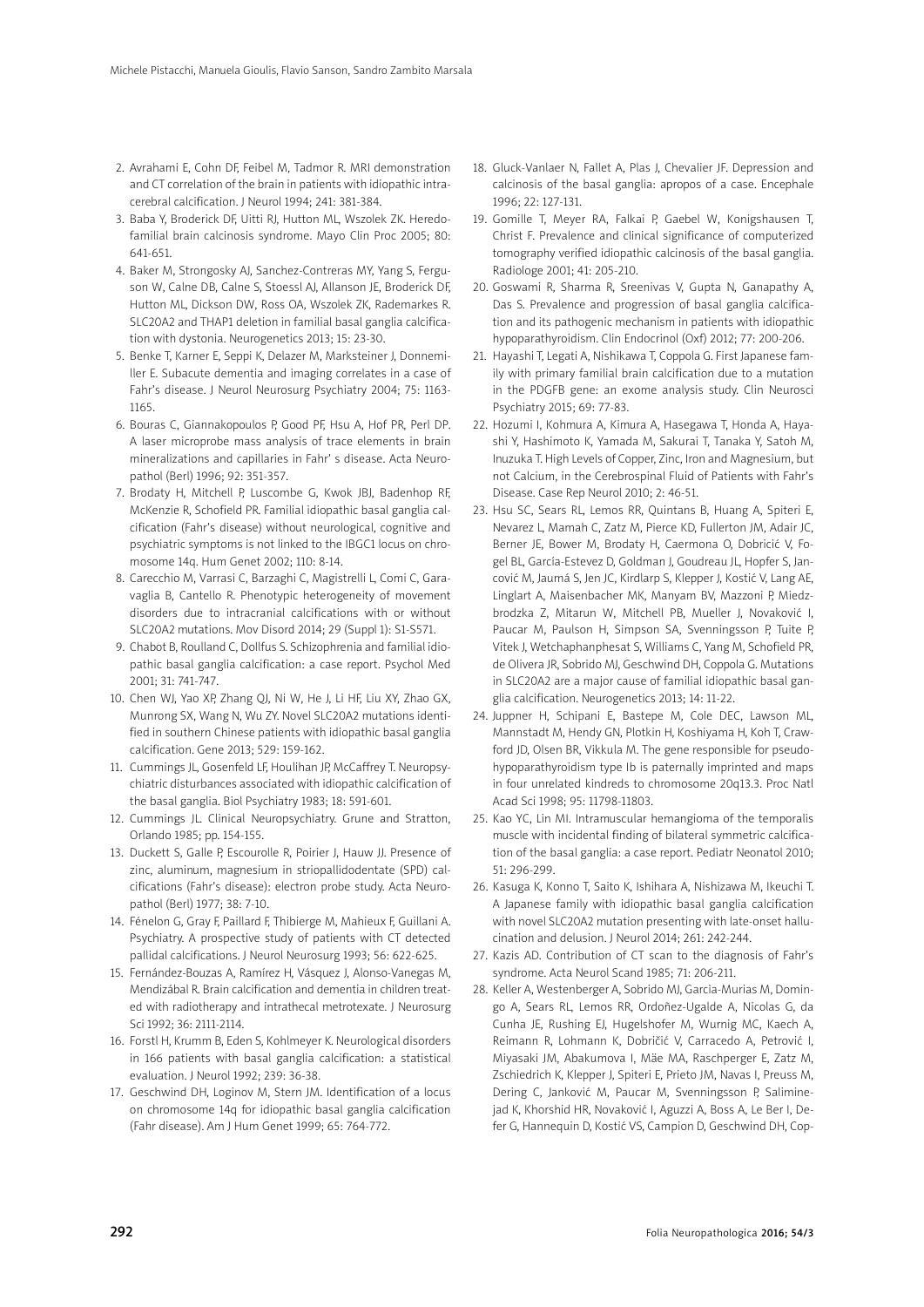pola G, Betsholtz C, Klein C, Oliveira JR. Mutations in the gene encoding PDGF-B cause brain calcifications in humans and mice. Nat Genet 2013; 45: 1077-1082.

- 29. Kobari M, Nogawa S, Sugimoto Y, Fukuuchi Y. Familial idiopathic brain calcification with autosomal dominant inheritance. Neurology 1997; 48: 645-649.
- 30. Kobayashi S, Yamadori I, Miki H, Ohmori M. Idiopathic nonarteriosclerotic cerebral calcification (Fahr's disease): an electron microscopic study. Acta Neuropathol (Berl) 1987; 73: 62-66.
- 31. Koller WC, Cochran JW, Klawans HL. Calcification of the basal ganglia: computerized tomography and clinical correlation. Neurology 1979; 29: 328-333.
- 32. König P. Psychopathological alterations in cases of symmetrical basal ganglia sclerosis. Biol Psychiatry 1989; 25: 459-468.
- 33. Kozik M, Kulczycki J. Laser-spectrographic analysis of the cation content in Fahr's syndrome. Arch Psychiatr Nervenkr (1970) 1978; 225: 135-142.
- 34. Lauterbach EC, Cummings JL, Duffy J, Coffey CE, Kaufer D, Lovell M, Malloy P, Reeve A, Royall DR, Rummans TA, Salloway SP. Neuropsychiatric correlates and treatment of lenticulostriatal diseases: a review of the literature and overview of research opportunities in Huntington's, Wilson's and Fahr's diseases. A report of the ANPA Committee on Research. American Neuropsychiatric Association. J Neuropsychiatry Clin Neurosci 1998; 10: 249-266.
- 35. Lawrence AD, Watkins LHA, Sahakian BJ, Hodges JR, Robbins TW. Visual object and visuospatial cognition in Huntington s disease: implications for information processing in corticostriatal circuits. Brain 2000; 123: 1349-1364.
- 36. Lazar M, Ion DA, Streinu-Cercel A, Badarau AI. Fahr's syndrome: diagnosis issues in patients with unknown family history of disease. Rom J Morphol Embryol 2009; 50: 425-428.
- 37. Lebo RV, Cheung M-C, Bruce BD, Riccardi VM, Kao F-T, Kan YW. Mapping parathyroid hormone, beta-globin, insulin, and LDH-A genes within the human chromosome 11 short arm by spot blotting sorted chromosomes. Hum Genet 1985; 69: 316-320.
- 38. Legati A, Giovannini D, Nicolas G, López-Sánchez U, Quintáns B, Oliveira JR, Sears RL, Ramos EM, Spiteri E, Sobrido MJ, Carracedo Á, Castro-Fernández C, Cubizolle S, Fogel BL, Goizet C, Jen JC, Kirdlarp S, Lang AE, Miedzybrodzka Z, Mitarnun W, Paucar M, Paulson H, Pariente J, Richard AC, Salins NS, Simpson SA, Striano P, Svenningsson P, Tison F, Unni VK, Vanakker O, Wessels MW, Wetchaphanphesat S, Yang M, Boller F, Campion D, Hannequin D, Sitbon M, Geschwind DH, Battini JL, Coppola G. Mutations in XPR1 cause primary familial brain calcification associated with altered phosphate export. Nat Genet 2015; 47: 579-581.
- 39. Lemos R, Oliveira M, Oliveira J. Reporting a new mutation at the SLC20A2 gene in familial idiopathic basal ganglia calcification. Eur J Neurol 2013; 20: e43-44.
- 40. Lombardi WJ, Gross RE, Trepanier LL, Lang AE, Lozano AM, Saint-Cyr JA. Relationship of lesion location to cognitive outcome following microelectrode-guided pallidotomy for Parkinson's disease. Support for the existence of cognitive circuits in the human pallidum. Brain 2000; 123: 746-758.
- 41. López-Villegas D, Kulisevsky J, Deus J, Junque C, Pujol J, Guardia E, Grau JM. Neuropsychological alterationsin patients with

computed tomography detected basal ganglia calcification. Arch Neurol 1996; 53: 251-256.

- 42. Lowenthal A, Bruyn GW. Calcification of the striopallidodentate system. In: Handbook of Clinical Neurology. Vol. 6. Diseases of the Basal Ganglia. Vinkin PJ, Bruyn GW (eds.). North-Holland, Amsterdam 1968; p.703-725; Chapter 27.
- 43. Manyam BV. Bilateral striopallidodentate calcinosis: a proposed classification of genetic and secondary causes. Mov Disord 1990; 5 (Suppl. 1): 94.
- 44. Manyam BV, Bhatt MH, Moore WD, Develschoward AB, Anderson DR, Caline DB. Bilateral striopallidodentate calcinosis: cerebrospinal fluid, imaging, and electrophysiological studies. Ann Neurol 1992; 31: 379-384.
- 45. Manyam BV. What is and what is not 'Fahr's disease'. Parkinsonism Relat Disord 2005; 11: 73-80.
- 46. Malik R, Pandya V, Naik D. Fahr disease a rare neurodegenerative disorder. Indian J Radiol Imaging 2004; 14: 383-384.
- 47. Martinelli P, Giuliani S, Ippoliti M, Martinelli A, Sforza A, Ferrari S. Familial idiopathic strio-pallido-dentate calcifications with late onset extrapyramidal syndrome. Mov Disord 1993; 8: 220-222.
- 48. McCormick M, Schinzel A, Petersen M, Stetten G, Driscoll D, Cantu E, Tranebjaerg L, Mikkelsen M, Watkins P, Antonarakis S. Molecular genetic approach to the characterization of the Down syndrome region of chromosome 21. Genomics 1989; 5: 325-331.
- 49. Mitchell DM, Regan S, Cooley MR, Lauter KB, Vrla MC, Becker CB, Burnett-Bowie SA, Mannstadt M. Long-term follow-up of patients with hypoparathyroidism. J Clin Endocrinol Metab 2012; 97: 4507-4514.
- 50. Morita M, Tsuge I, Matsuoka H, Ito J, Iotsu T, Yamamoto M, Morishima T. Calcification in the basal ganglia with chronic active Epstein-Barr virus infection. Neurology 1998; 50: 1485- 1488.
- 51. Neumann MA. Iron and calcium dysmetabolism in the brain with special predilection for globus pallidus and cerebellum. J Neuropath Exp Neurol 1963; 22: 148-168.
- 52. Nicolas G, Pottier C, Charbonnier C, Guyant-Maréchal L, Le Ber I, Pariente J, Labauge P, Ayrignac X, Defebvre L, Maltête D, Martinaud O, Lefaucheur R, Guillin O, Wallon D, Chaumette B, Rondepierre P, Derache N, Fromager G, Schaeffer S, Krystkowiak P, Verny C, Jurici S, Sauvée M, Vérin M, Lebouvier T, Rouaud O, Thauvin-Robinet C, Rousseau S, Rovelet-Lecrux A, Frebourg T, Campion D, Hannequin D. French IBGC Study Group Phenotypic spectrum of probable and genetically-confirmed idiopathic basal ganglia calcification. Brain 2013; 136 (Pt 11): 3395-3407.
- 53. Nicolas G, Pottier C, Maltete D, Coutant S, Rovelet-Lecrux A, Legallic S, Rousseau S, Vaschalde Y, Guyant-Maréchal L, Augustin J, Martinaud O, Defebvre L, Krystkowiak P, Pariente J, Clanet M, Labauge P, Ayrignac X, Lefaucheur R, Le Ber I, Frébourg T, Hannequin D, Campion D. Mutation of the PDGFRB gene as a cause of idiopathic basal ganglia calcification. Neurology 2013; 80: 181-187.
- 54. Nicolas G, Rovelet-Lecrux A, Pottier C, Martinaud O, Wallon D, Vernier L, Landemore G, Chapon F, Prieto-Morin C, Tournier-Lasserve E, Frébourg T, Campion D, Hannequin D. PDGFB partial deletion: a new, rare mechanism causing brain calcifi-